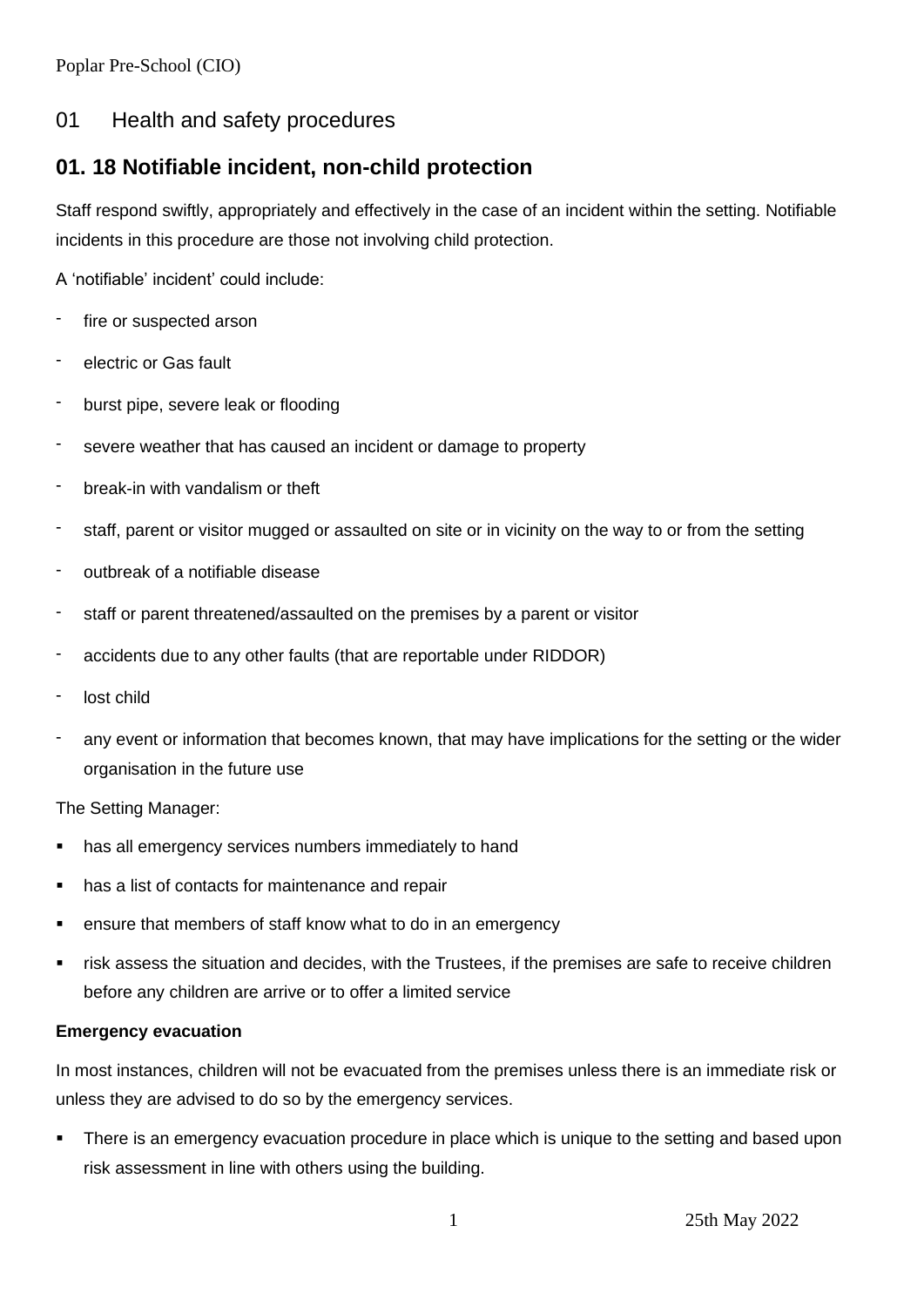- Emergency evacuation procedures are practised regularly and are reviewed according to risk assessment (as above).
- Staff evacuate children to a pre-designated area (as per the fire drill), unless advised by the emergency services that the designated area is not suitable at that time.
- Once evacuated, nobody enters the premises, until the emergency services say so.
- Members of staff will act upon the advice of the emergency services at all times.

*Staff – Emergency Procedure is the same as the Fire emergency procedure* 

#### **Emergency Closure**

The circumstances under which the setting may be closed due to an incident include:

- The Setting Manager and Trustees make the decision to close thereby withdrawing the service.
- A third party makes the decision to close for example:
	- a school, where the setting is on a school site
	- the children's centre (if on a children's centre site)
	- the emergency services
- A parent makes the decision for their child not to attend.
	- If a parent makes the decision for their child not to attend due to a critical incident, the child's fees are due as normal.
- Further consideration of individual incidences must be done in consultation with the Trustees

## - **Recording and reporting**

- On discovery of the notifiable incident, the member of staff reports to the appropriate emergency service, fire, police, ambulance, if those services are needed.
- The member of staff ensures that the setting manager and/or deputy are informed (if not on the premises at the time) and that the Trustees are informed.
- The setting manager completes and sends an incident record to the Trustees, who, according to the severity of the incident notifies Ofsted or RIDDOR.
- If the incident indicates that a crime may have been committed, all staff witness to the incident should make a written statement.
- Staff do not discuss the incident with the press.

RIDDOR reportable events include: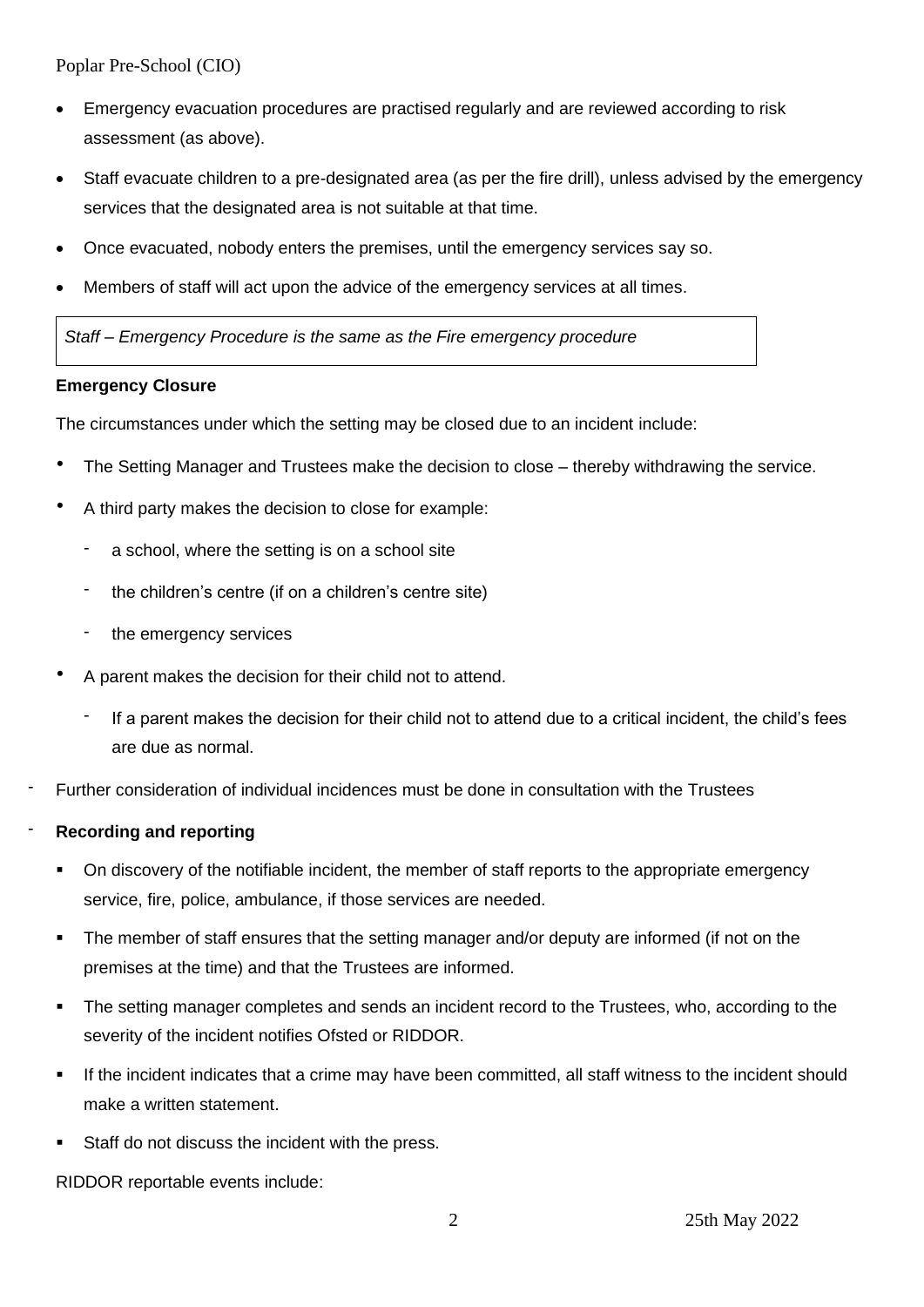- Specified injuries at work, as detailed at [www.hse.gov.uk/pubns/indg453.pdf](http://www.hse.gov.uk/pubns/indg453.pdf)
- Fatal accidents to staff, children and visitors (parents).
- Accidents resulting in the incapacitation of staff for more than seven days.
- Injuries to members of the public, including parents' and children, where they are taken to hospital.
- Dangerous 'specified' occurrences, where no-one is injured but they could have been. (these are usually industrial incidents).

## This may include:

- a member of staff injures back at work through lifting and is off for two weeks
- a parent slips on a wet floor near the water tray and is taken to hospital
- a child falls from a climbing frame and is taken to hospital
- the ceiling collapses
- an outbreak of Legionella

The setting manager informs the Trustees and completes an accident and/or incident record; witness statements are taken as previously detailed.

- If the incident is RIDDOR reportable, the setting manager telephones HSE Contact Centre on 0345 300 9923 or reports online at [www.hse.gov.uk/riddor/report.htm](http://www.hse.gov.uk/riddor/report.htm)
- RIDDOR Reportable events require reporting to RIDDOR within 15 days of the event occurring.

The local authority investigates all reported injuries, diseases or dangerous occurrences. They will decide if there has been a breach in health and safety regulations and will decide what measures will be taken.

The Trustees review how the situation was managed, as above, to ensure that investigations were rigorous and that policies and procedures were followed.

If an insurance claim is likely:

- incidents such as fire, theft or flood are notified to the insurance provider immediately
- the setting does not admit liability
- if broken or faulty equipment is involved, it must not be repaired, destroyed or disposed of, in case it is needed during the investigation
- if communication from a solicitor is received on behalf of the injured party, this is sent directly to the insurance provider; the setting manager will then write to the solicitor to confirm that the letter has been passed on